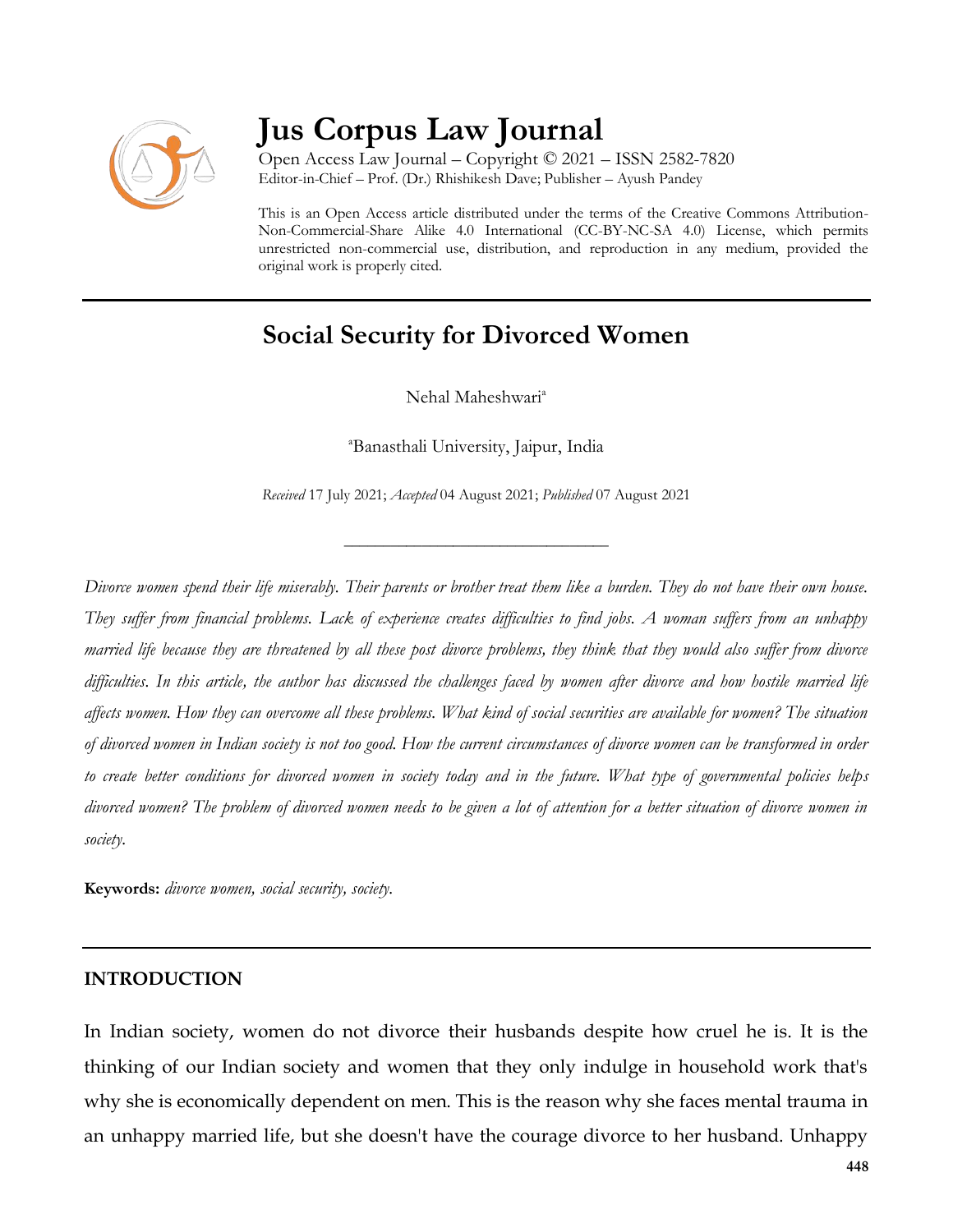married life is the invitation of diseases and mental illness. Women can get rid of unhappy married life when she is not economically dependent on her husband and this is possible by social security provided by the government to the divorced women. Now we have to understand what social security exactly is, "it is provided by the society to the individual so that they can easily access healthcare and to guarantee income security and when this is provided to the divorced women called social security to divorced women." This situation is mostly applied to uneducated or women of the middle class or poor families because they are not capable enough to overcome financial problems and healthcare facilities.

#### **UNHAPPY MARRIED LIFE OF A WOMAN**

In Indian society, it is prevalent that marriage is important to attain salvation, and that is why it is an important aspect of life in India. So parents try very hard to find a husband for their daughter. Arranged marriage is still highly prevalent in India and sometimes especially in rural areas where women do not get the option to oppose it. There are certain circumstances and conditions which are hidden prior to marriage which thereafter results in the stressful life of a woman, and this frustrates the living conditions of the women. Women find themselves in a very ungrateful situation. Her parents urge them to be patient and stay positive. She is not happy in her married life, but she has to carry the burden of married life because of many social stigmas such as family's reputation, hateful comments on her personal life "divorced women cannot spend their life" and post divorce conditions.

#### **EFFECTS OF UNHAPPY MARRIED LIFE ON WOMEN**

Unhappy marriages trigger the health of the spouse, especially women. Marital conflicts lead to various diseases such as cancer, heart disease, arthritis, type 2 diabetes, and depression. Unhappy and hostile marriages have a negative effect on both. But the wife suffers more than the husband. Husbands spend most of their time out of home, cheering up with friends, but the wife is always in the house and frustrates themselves from this unhappy marriage. Researchers suggest that unhappy marriages increase the stress level. Now we have a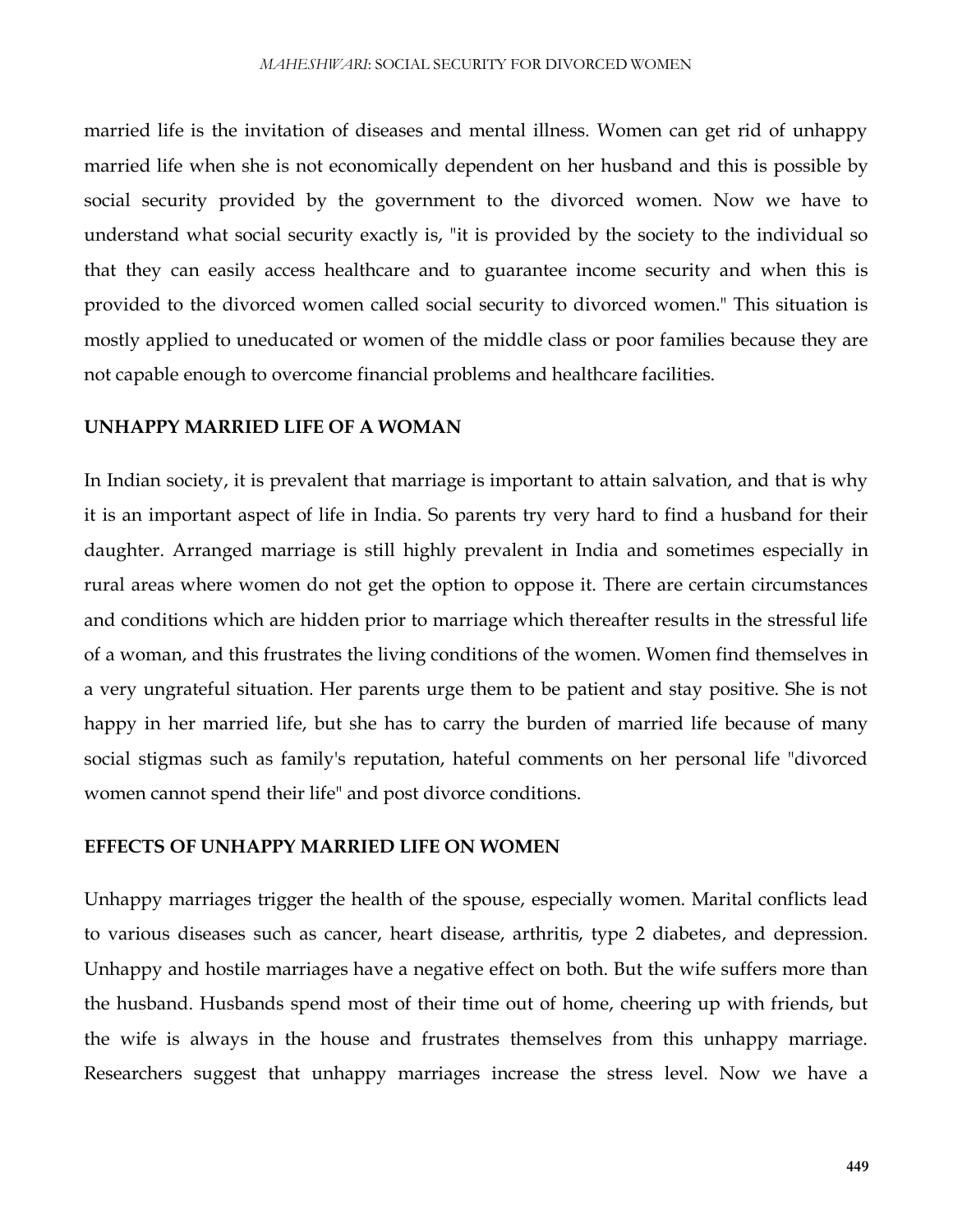question: why do women suffer from this mental stress, and why don't they have the courage to give divorce?

## **WHY DO WOMEN DON'T WANT TO TAKE A DIVORCE EVEN IF THEY ARE SUFFERING FROM UNHAPPY MARRIED LIFE?**

Divorce can be an isolating and traumatic experience, especially for those who fall in the 20s and 30s age group; they sometimes feel shame and stigma when many of their peers are newly married. After divorce women face many challenges such as emotional stigma, lack of confidence, financial unsustainability, family, and relatives. Now we will understand all one by one:-

**Emotional Stigma:-** Divorce women face a lack of emotional attachment. She has to face a range of feelings, sadness, anger, and depression after divorce. Divorce women get numerous ill - job offers, destructive hearsay, and face difficulties in starting a new relationship. Many times women hesitate to go to public places. Sometimes after divorce women don't get custody of their children because it is the mentality of everyone that she can't take care of her children as a single parent. She does not have emotional support from her parents also.

**Lack Of Confidence:-** There are higher chances women lose their confidence after divorce. She began doubting herself, and she attempted to find out mistakes in her. She thinks that she hasn't maintained her relationship perfectly. Not only that, but she loses her certainty to the degree that she thinks that she can't accomplish her standard work. Ladies would prefer not to wed again in light of the fact that it is hard for her to trust once more. She thinks that people were laughing at her. Father, mother, siblings all are busy in their life. She felt alone. All this leads her to lower confidence.

**Society:-** Society and relatives never accept a divorced woman, it is the thinking of the old generation or people living in rural areas that a woman can't spend her life without her husband.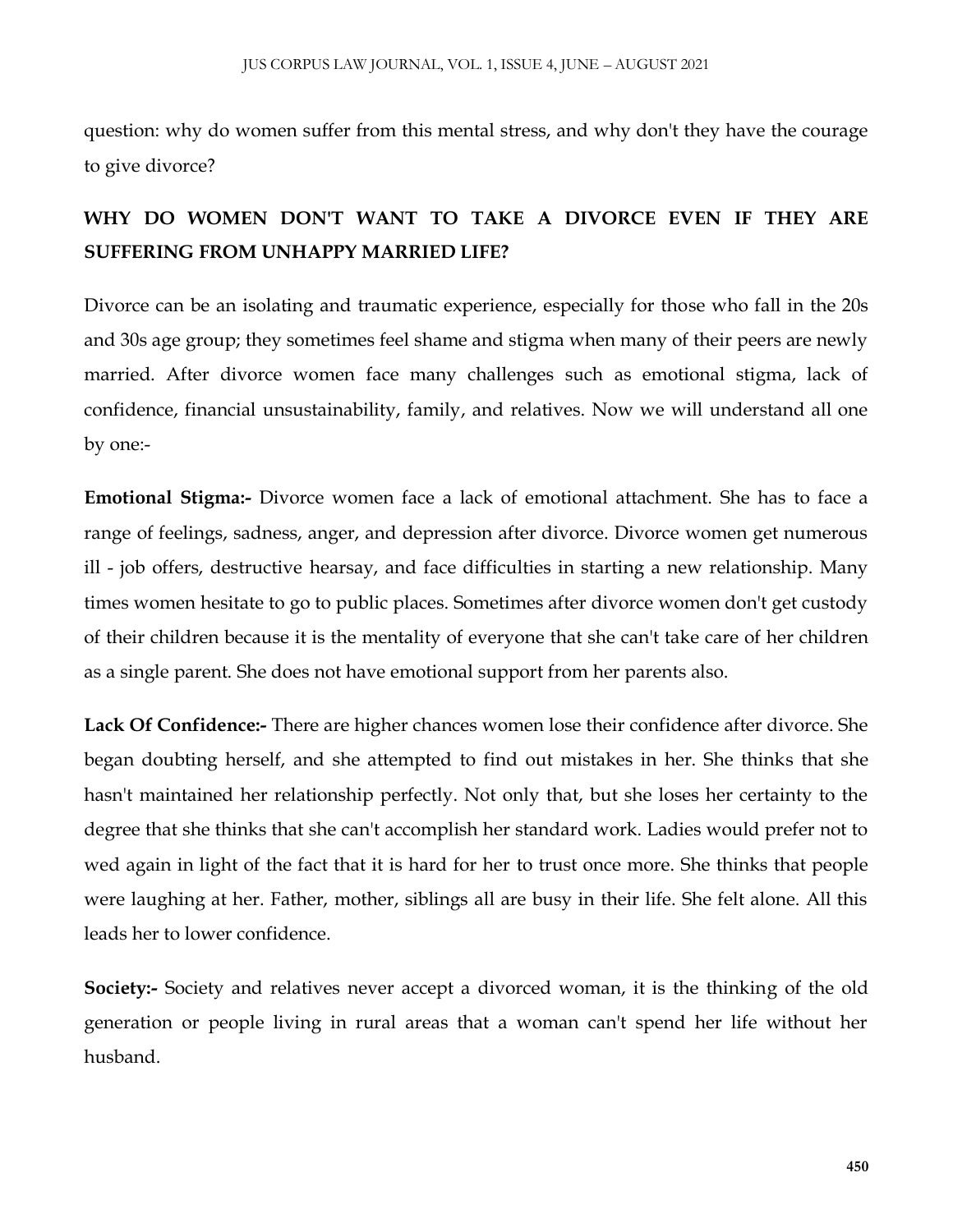People want all the details of divorce they don't want to miss a single point. Some people don't ask the reason for divorce, and they start gossiping about it. Everyone starts to find a reason for her divorce by her behavior, by way of her talk, and how she lives.

**Financially Unstable:-** Financial stability is the major problem after divorce faced by women. She has no financial support from her parents and relatives. She lives her life in poverty and belongs to a poor family. In some cases, after a marriage in-law refuses to work, so she does not have enough experience and this makes it difficult to find a job after marriage. Sometimes the husband refuses to take care of the child, so she has to take care of the child as a single parent. It is difficult for her to take care of a child without any financial instrument. She is unable to pay the fee of the school, and this leads to the transfer of the child to a low quality educational institute or discontinuance of studies. She has no financial resources to carry out her life, does not fulfill her wishes, and becomes a burden on her parents.

"Jyoti is a divorced woman. She is a nursery teacher, living in her own loft with her 11 year old child. Jyoti had the way to endure, yet there were numerous things she could abruptly not bear or needed to mull over." It is clear from the above points why women are scared to take divorce. From all the above problems, the big problem is financial unsustainability. A woman who has not been educated guess how she spends her whole life or as a single parent, she finds a lot of problems in her way. Women get rid of this when the government makes social security schemes and laws for divorced women. Although divorced women have certain rights.

#### **RIGHTS OF DIVORCED WOMEN**

Women have certain rights regarding alimony mentioned in different provisions of different acts. **Section 24 of Hindu Marriage Act 1955<sup>1</sup>** states that "Where in any proceeding under this Act it appears to the court that either the wife or the husband, as the case may be, has no independent income sufficient for her or his support and the necessary expenses of the proceeding, it may, on the application of the wife or the husband, order the respondent to pay

 $\overline{\phantom{a}}$ 

<sup>1</sup> Hindu Marriage Act 1955, s 24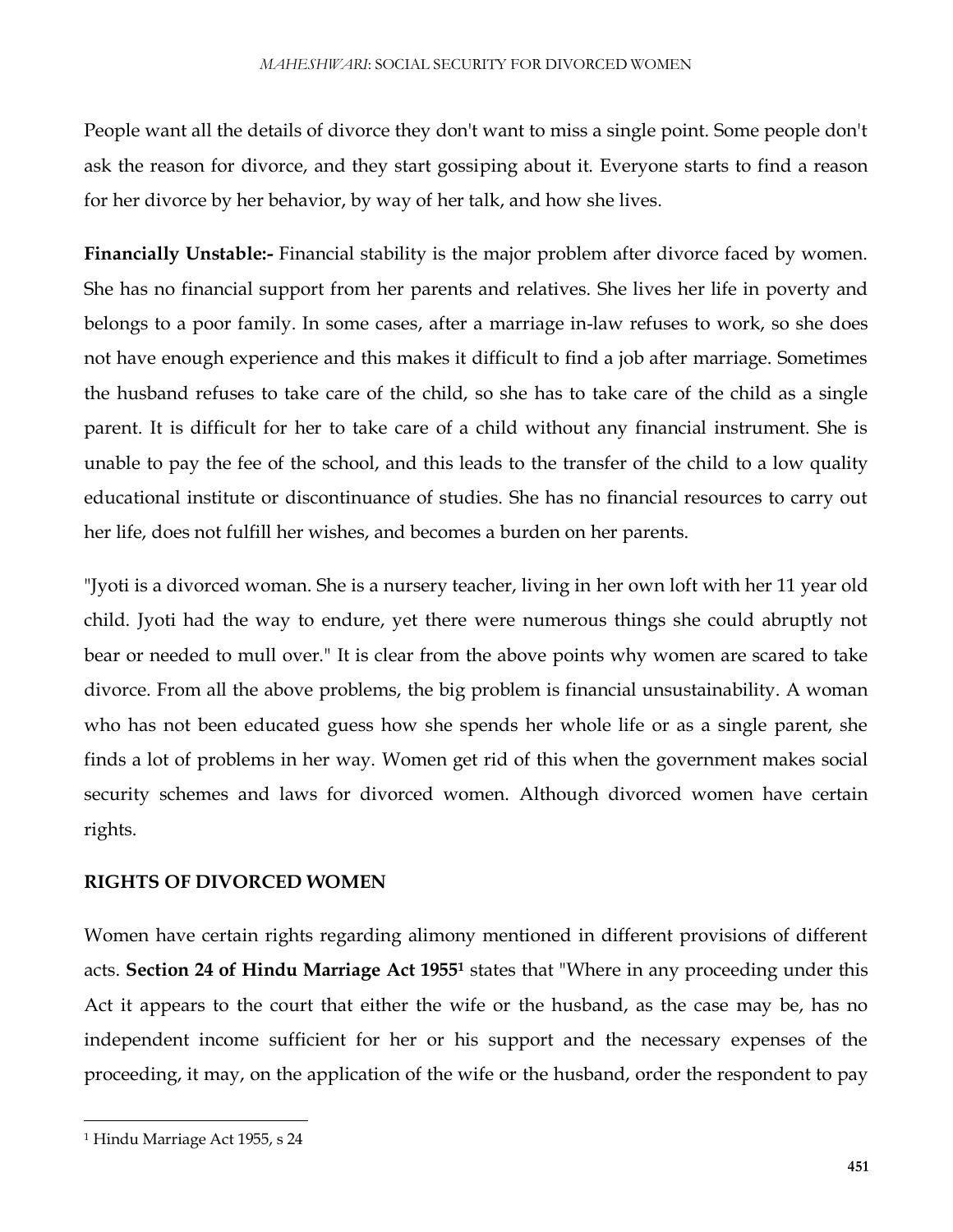to the petitioner the expenses of the proceeding, and monthly during the proceeding such sum as, having regard to the petitioners own income and the income of the respondent, it may seem to the court to be reasonable. Provided that the application for the payment of the expenses of the proceeding and such monthly sum during the proceeding, shall, as far as possible, be disposed of within sixty days from the date of service of notice on the wife or the husband, as the case may be." It means the wife has a right to claim expenditure during the pendency of proceedings if she does not have any source of income.

In **Kavita Vyas v. Deepak Ram Dave 2 :** Court held that order granting maintenance pendente lite, although limited in its duration, is a final order and qualifies to be judgement. **Smt. Shasikala Pandey v. Ramesh Prasad Pandey<sup>3</sup> :** The husband was a divisional engineer working in the Bokaro Steel Plant of Steel City, Dhanbad. His wife filed an application for granting interim alimony and expenses of the appeal which was resisted by the husband. In this case, the court upheld that his wife is entitled to maintenance pendente lite and expenses of proceedings under section 24 of the Hindu Marriage Act and the principle of res judicata cannot be applied to frustrate the right of maintenance pendente lite.

**Sec 25 (1) of the Hindu Marriage Act** states that "Any court exercising jurisdiction under this Act may, at the time of passing any decree or at any time subsequent thereto, on the application made to it for the purpose by either the wife or the husband, as the case may be, order that the respondent shall pay to the applicant for her or his maintenance and support such gross sum or such monthly or periodical sum for a term not exceeding the life of the applicant as, having regard to the respondent's own income and other property, if any, the income and other property of the applicant, the conduct of the parties and other circumstances of the case, it may seem to the court to be just, and any such payment may be secured, if necessary, by a charge on the immovable property of the respondent."**<sup>4</sup>** According to this section, the wife claims alimony from the husband at the time of divorce extends to her life. The court passed the decree not only regarding this but if the circumstances of the husband

 $\overline{\phantom{a}}$ 

<sup>2</sup> *Kavita Vyas v Deepak Ram Dave* (2018) AIR 72 (Raj)

<sup>3</sup> *Smt Shasikala Pandey v Ramesh Parsad Pandey* (2009) AIR 1 (Chh)

<sup>4</sup> Hindu Marriage Act 1955, s 25(1)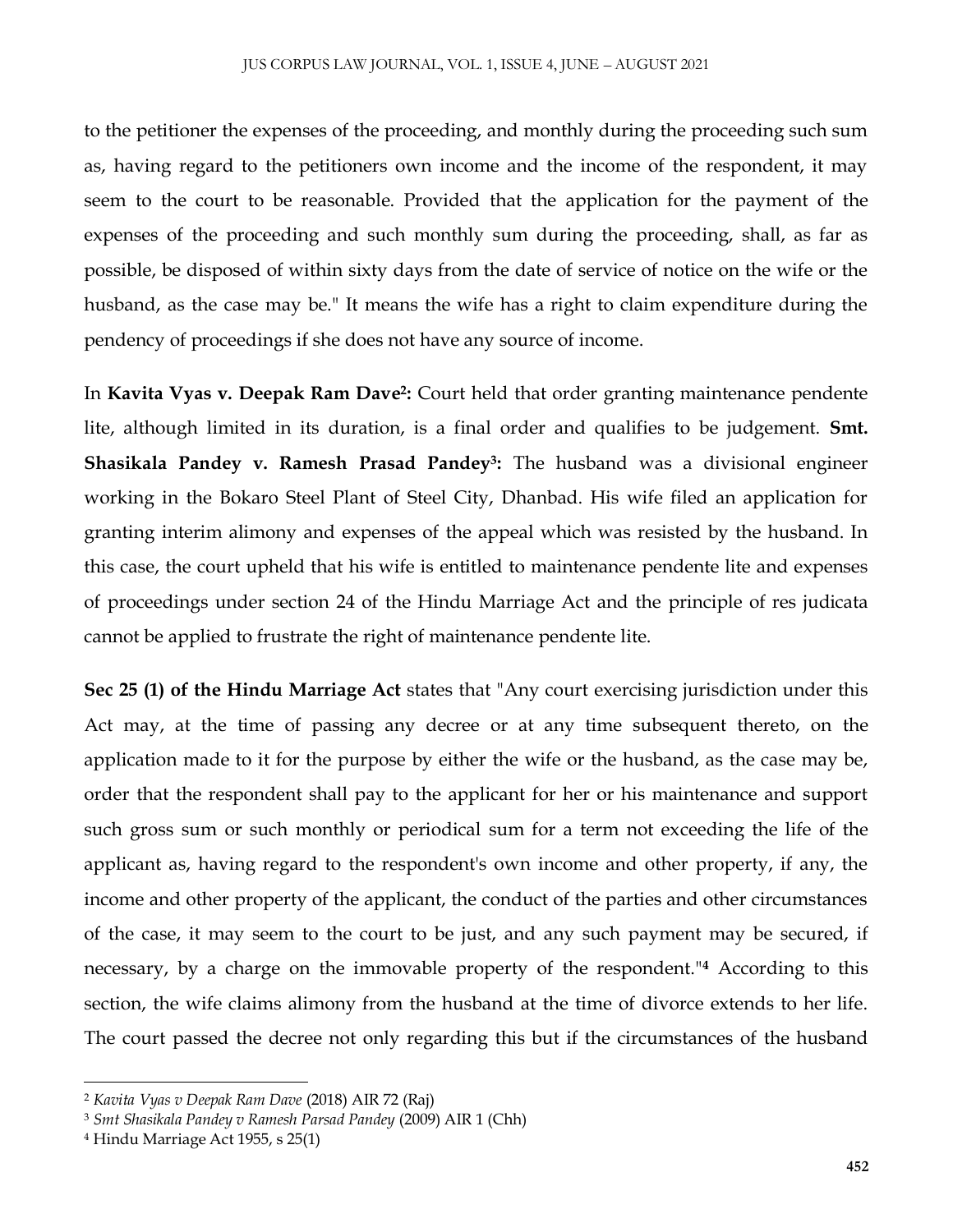have been changed like increment or promotion, etc. Court modifies the orders under section 25 (2) of Hindu Marriage Act 1955 which states that "If the court is satisfied that there is a change in the circumstances of either party at any time after it has made an order under subsection (1), it may, at the instance of either party, vary, modify or rescind any such order in such manner as the court may deem just.<sup>15</sup>

In **Jalendra Padhiary v. Pragati Chhatray<sup>6</sup> :** permanent alimony of Rs. 15 lakhs to the wife was fixed by the family court. A Hindu divorced woman filed a petition for the maintenance of a child under section 26 of the Hindu Marriage Act 1955. Section 24 and section 25 talk about the rights of the husband and wife, but under section 125 of the Code Of Criminal Procedure, the only wife can claim maintenance, not a husband. Section 125 (1) (a) of CrPC states that "If any person having sufficient means neglects or refuses to maintain (a) his wife, unable to maintain herself."<sup>7</sup>

Sub clause 2 states that "Such allowance shall be payable from the date of the order, or, if so ordered, from the date of the application for maintenance."<sup>8</sup> (b) "'wife includes a woman who has been divorced by or has obtained a divorce from her husband and has not remarried."<sup>9</sup> If the husband fails to comply with the orders of the court issue a warrant lying fine against the person for the amount due, if the amount is due after warrant, so the court provides imprisonment extends to 1 month until payment sooner made this statement mention under subsection (3) of section 125 of CrPC.

Under CrPC women of all religions can claim maintenance but under Hindu Marriage Act only Hindu women are able to claim maintenance but women of other religions get maintenance according to the law maintainable on them. Like Parsi women claim maintenance under the Parsi Marriage and Divorce Act 1936. Christian divorce women claim maintenance under Section 37 of the Indian Divorce Act 1869, divorced woman can get alimony from the

 $\overline{a}$ 

<sup>5</sup> Hindu Marriage Act 1955, s 25(2)

<sup>6</sup> *Jalendra Pandey v Pragati Chhotray* (2018) AIR 2091 (SC)

<sup>7</sup> Criminal Procedure Code 1973, s 125(1)(a)

<sup>8</sup> Criminal Procedure Code 1973, s 125(2)

<sup>9</sup> Criminal Procedure Code 1973, s 125(2)(b)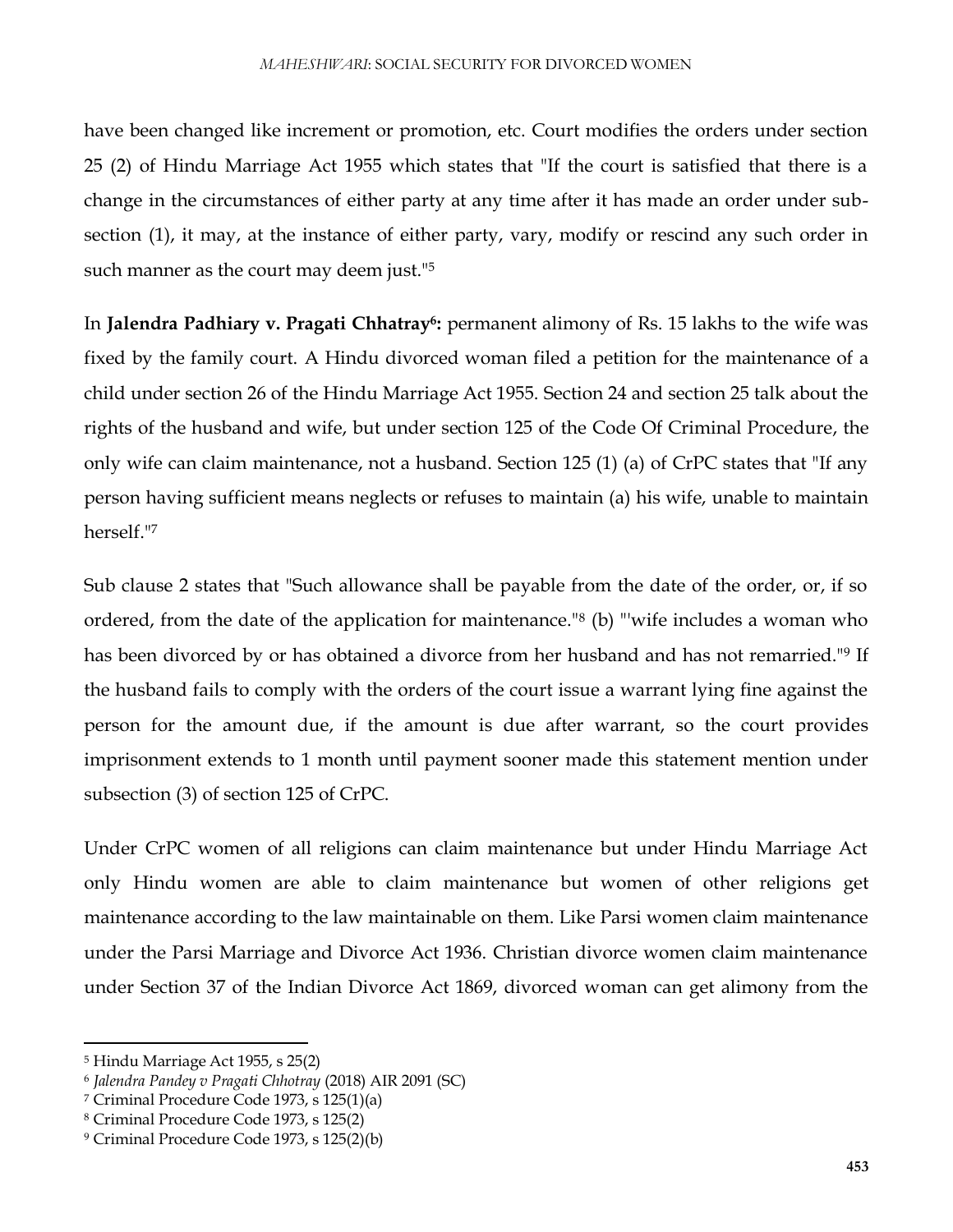husband till her lifetime by applying for maintenance in a civil/high court. Muslim women claim maintenance under Muslin Women (Right On Divorce) Act 1986, (a) "a reasonable and fair provision and maintenance to be made and paid to her within the iddat period by her former husband."<sup>10</sup> She claims maintenance after the iddat period also. This section is not restricted to the iddat period. Muslim women also claim maintenance under section 125 of CrPC held in Zohra Khatoon v. Mohd Ibrahim11. Muslim women unable to maintain themselves after iddat period she also claim maintenance to her relatives and if relatives are not available so the Waqf Board maintain the Muslim divorced women.<sup>12</sup> Muslim women claim maintenance for their children under section (b) of Muslim Women (Protection of Rights on Divorce) Act, 1986 states that "When the woman had to maintain herself and her children, maintenance had to be paid for a period of 2 years. If the child is born after the divorce, then the 2-year period begins from the child's date of birth."<sup>13</sup>

If the property is registered in the name of husband and wife both as per the women's property rights, the wife stuck the claim in the property at the time of divorce. The court as a divorce settlement can grant her contributed share. If the property is registered exclusively in the name of the husband, she has to prove that she has contributed to the acquisition of the property.

**National Policy For Women launched in May 2016 replaced the National Policy For Women Empowerment 2001.** The policy of 2016 mainly focused on single women here single women includes divorced and widowed women. The percentage of single women from the last 10 years increased by 39%, so the government must provide privilege in taxing on women's health related products like sanitary and menstrual hygiene items and others. Other than tax exemption there will be health cards linked with an Adhar card, with help of this card pregnant women get free check-ups and other diseases.

 $\overline{\phantom{a}}$ 

<sup>10</sup> Muslim Women (Protection of Rights on Divorce) Act 1986, s 3(1)(a)

<sup>11</sup> *Zohra Khatoon v Mohd Ibrahim* (1981) AIR 1243 (SC)

<sup>12</sup> Muslim Women (Protection of Rights on Divorce) Act 1986, s 4

<sup>13</sup> Muslim Women (Protection of Rights on Divorce) Act 1986, s (3)(1)(b)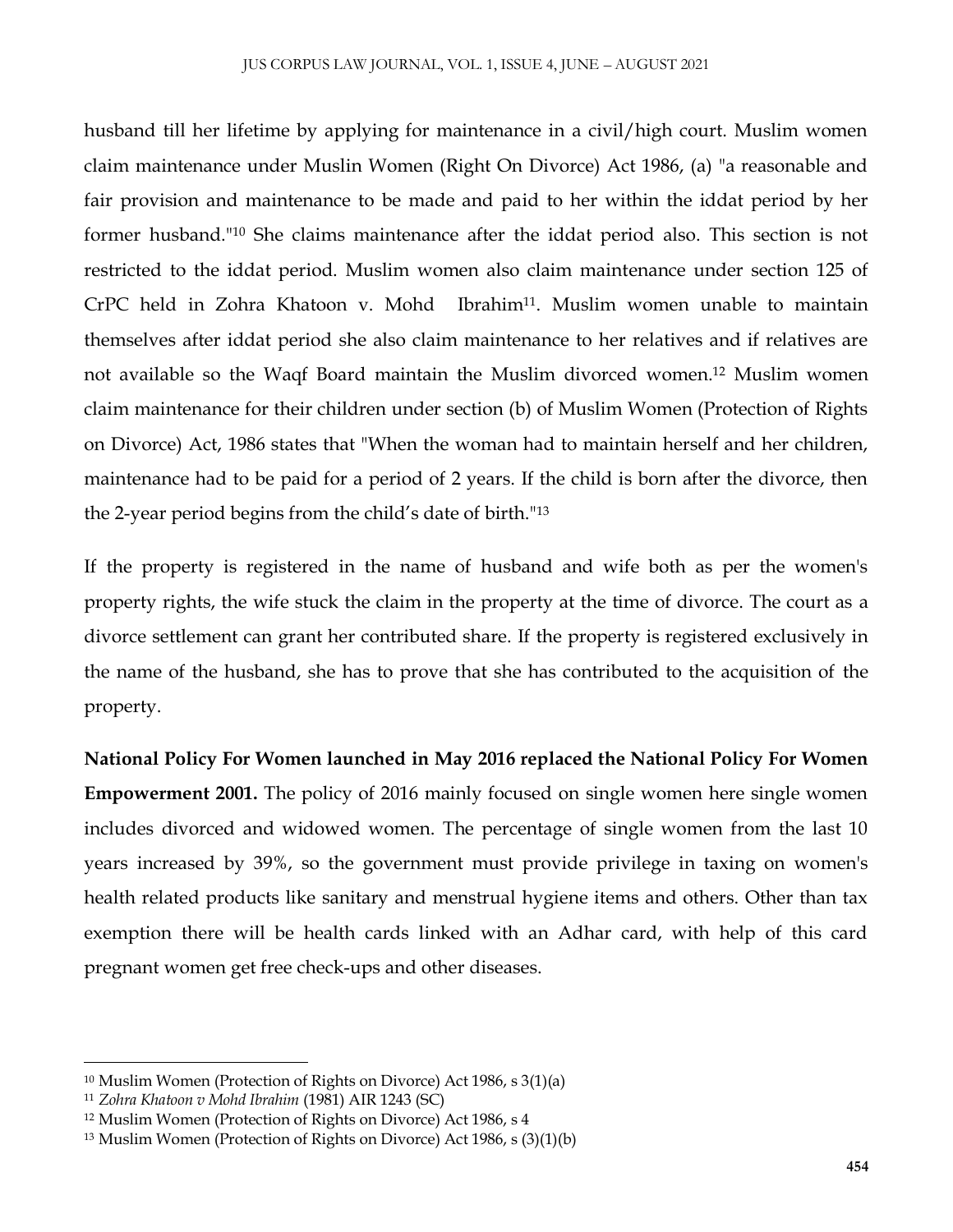**Working Women Hostel Scheme:** The objective of the scheme is to provide day care facilities to working women for their children so that they can drop the child there and go for work freely, this facility is specially provided in rural and semi urban areas. When Divorce women go to work, they can leave their child in daycare without any tension.

**Swadhar Gher**: This scheme was introduced by the Union and Women Ministry of the child for the reestablishment of women in difficult circumstances. Through this scheme, a woman after divorce isn't having residence to live in, so they can take benefit from this scheme of government.

**Mahila E-Haat:** A direct internet marketing platform introduced by the Ministry of Women and Child Development, this plan is made to help women entrepreneurs.

**The Ministry of Personnel, Public Grievances & Pensions** is the coordinating agency of the Central Government in personnel matters specially issues concerning enrollment, indoctrination, career advancement, employee wellbeing as well as the post retirement pension. The agency makes some rules in which divorced women get family pension including in their parent employee pension even she gets the pension when the divorce has not finally taken place, but there is one condition and that is divorce petition has been filed by the daughter during the lifetime of her deceased parent employee/pensioner.

In Uttar Pradesh under Chief Minister **Arogya Scheme or Ayushman Bharat Yojna** give yearly ₹6000 to the survivor of Triple Talaq and furthermore Hindu divorce women till their rehabilitation. And furthermore reported free legal aid to divorce women yet this plan was simply restricted to Uttar Pradesh.

**Rajasthan** likewise gives annuities between ₹500 to ₹1500 for single ladies in various age classes from 18 years to 75 years or more.

#### **OTHER ISSUES**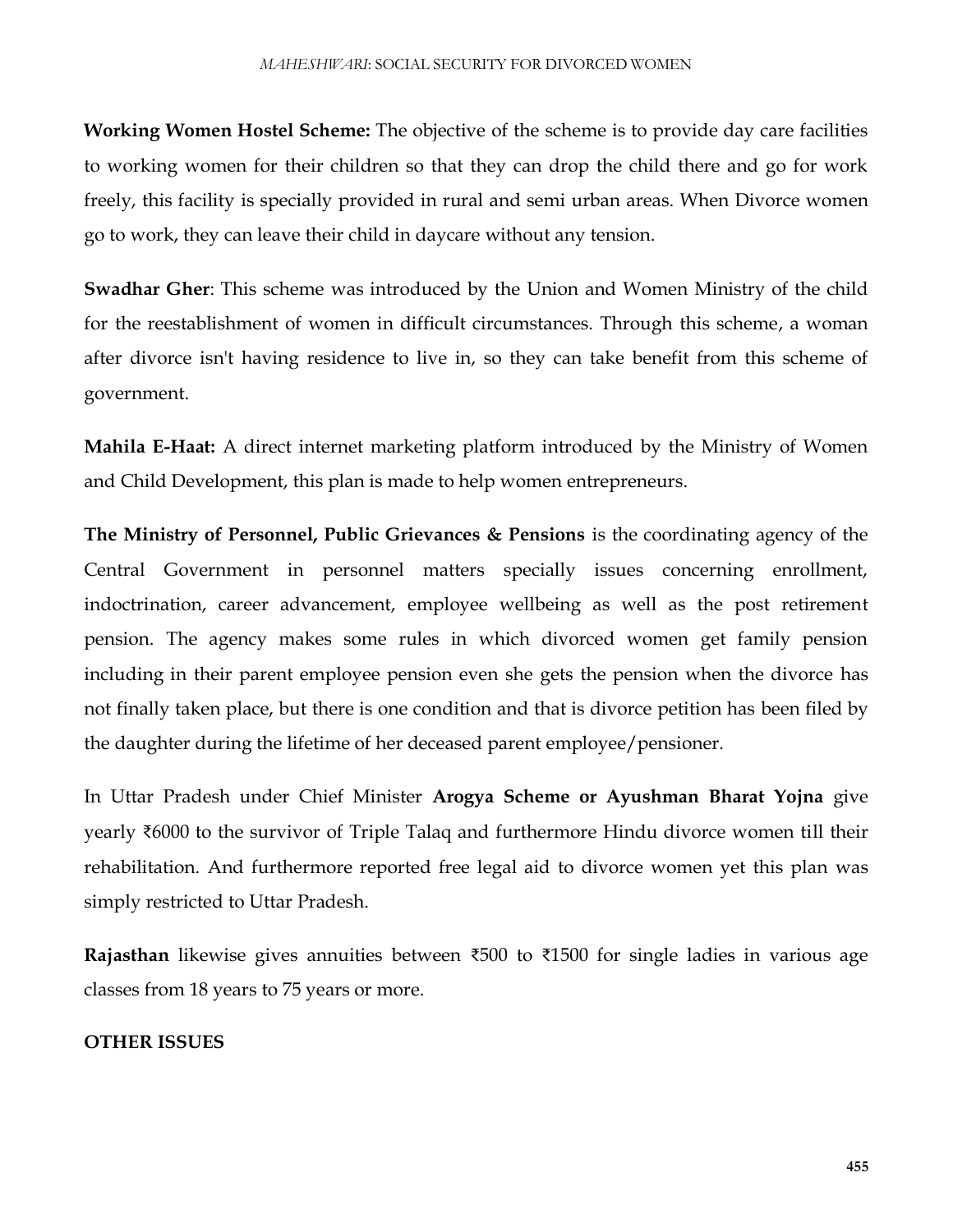- The National Forum for Single Women's Rights (NFSWR) said that " Centre, as well as State Governments, should provide 3000 rupees per month to Single women whose income is below from taxation limits and does not get the pension."
- Government should make a rehabilitation scheme for divorce women who live below the poverty line, or whose monthly income is below ₹3000.
- If Divorce is held between a middle class husband and wife, then the husband only gives alimony of rupees 5 to 6 lakhs and if divorce is held between the poor husband and wife, the husband hardly provides 1 or 2 lakh rupee as alimony. This amount is not enough for a wife to spend her whole life. So the government should provide jobs to divorced women according to their skills and education.
- Government should provide counselling centers for divorce women because after divorce they lost their confidence. She does not work efficiently. She thought people would stare at her when she went to public places.
- Government should make laws that specifically deal with the welfare of divorced women. In which the counselling centre, government jobs, and skill training must be mentioned also make separate cooperation for women.

### **CONCLUSION**

Unhappily married life women face mental trauma that affects their health. They can get rid of this by divorce. But in India divorce is like sin. Conservative people thought divorce women can't do anything. People want to know minute details of the divorce, so the frustrated woman thought people were staring at her. She doesn't like public places and because of this, she lost her confidence. Financial instability is the major problem after divorce. Lack of experience becomes a hurdle to finding a job after a divorce and finding a job is more difficult for uneducated women than an educated one. Parents or brothers don't like to take the burden of their daughter or sister. That is why women do not want to get a divorce. In India, divorce women have certain rights regarding divorce like sections 24, 25 of the Hindu Marriage Act or